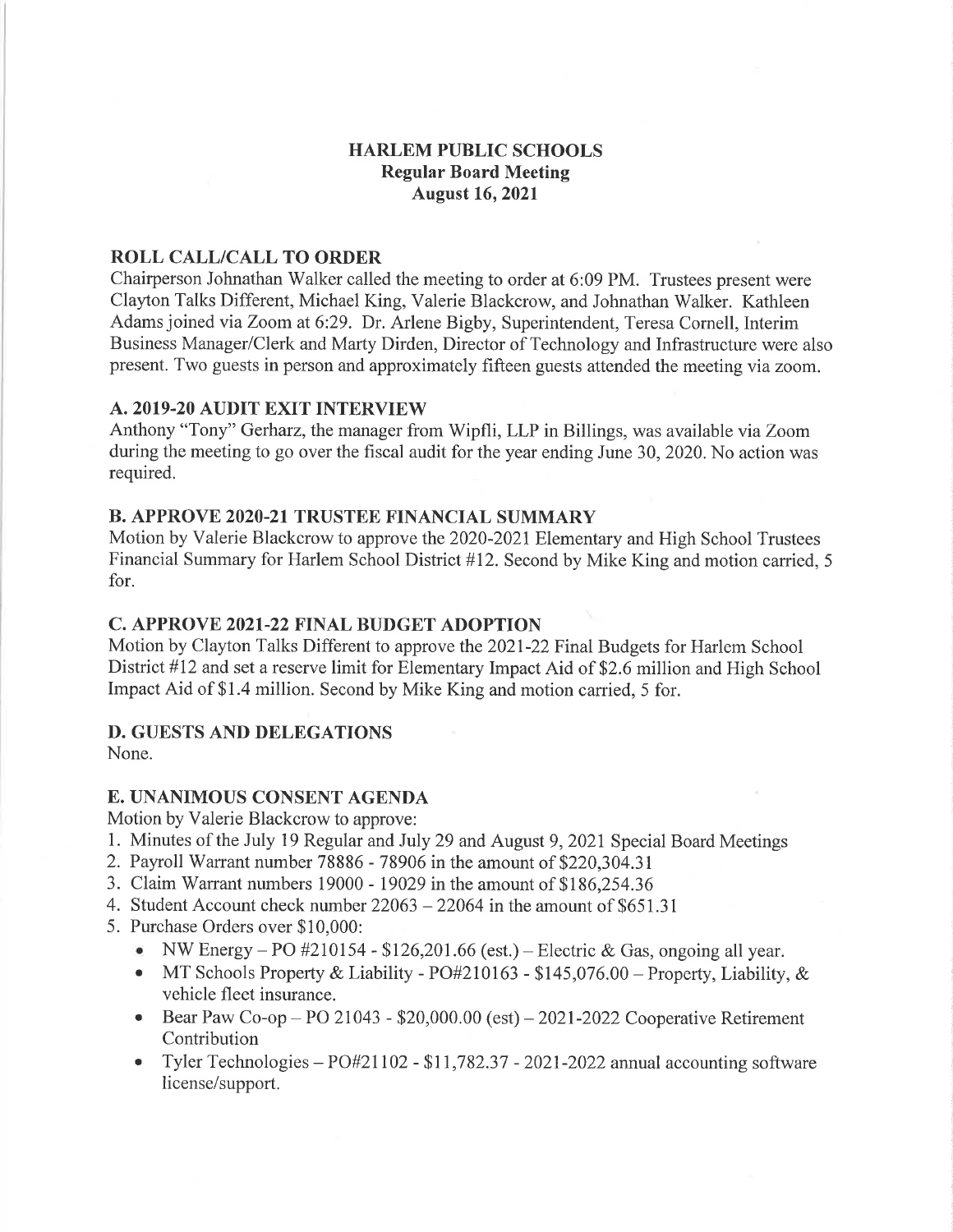- Bear Paw Co-op PO#210144 \$10,199.23 (est) Related Services Block Grant Match for 2021-2022.
- Armacost Trane Service Company PO#21100 \$12,896.00 Maintenance Contract for HVAC system at Jr/Sr High.
- o Armacost Trane Service Company -PO#21101 \$12,896.00 Maintenance Contract for HVAC system at Elementary.
- o Adams Asphalt Po 210194 \$18,000.00 Resurface parking lots.

Second by Clayton Talks Different and motion carried 5 for.

### **F. PROGRAM REPORTS**

Dr. Arlene Bigby, Marty Dirden, and Teresa Cornell reviewed their reports. The District received and accepted a letter of resignation from Clinton McGarvin, HS Math Teacher.

### G. BOARD RESOLUTION TO DISPOSE OF PROPERTY

Motion by Valerie Blackcrow to adopt the following resolution to dispose of 1995 MCI Coach Charter bus:

A Resolution to authorize the Board of Trustees of School District No. 12, Harlem, Montana to dispose of abandoned, obsolete and undesirable property through the sale or other mean, as provided by section 20-6-604, MCA.

WHEREAS, it has been determined that the following property has become undesirable by School District No. 12:

• 1995 MCI Coach Charter Bus - VIN# 1M8SDMPAXSP046904, Asset # 60792 THEREFORE, BE IT RESOLVED, the Board of Trustees will dispose of this property through the sale by sealed bid process at the September 21,2021 regular board meeting. Sealed bids will be accepted at the District Business office until September 14,202I at noon. Any properfy not sold will either be given away, recycled, hauled to the local dumpsite, or disposed of by the other means. The Board reserves the right to accept and/or reject any and/or all bids.

Second by Mike King and motion carried, 5 for.

#### H. MOU WITH ANACONDA JOB CORP

Motion by Valerie Blackcrow to approve the MOU with Anaconda Job Corp. Second by Kathleen Adams and motion carried, 5 for.

## I. YEARLY BAND INSTRUMENTAL REPAIR AND MAINTENANCE PROGRAM

Motion by Valerie Blackcrow to approve purchase of the Yearly Band Instrumental Repair and Maintenance Program. Second by Clayton Talks Different and motion carried 5 for.

# J. REOPENING PLANS FOR 2021.22 SCHOOL YEAR

Motion by Clayton Talks Different to approve the Proposal for Reopening School 2021-22 with the recommendation for Model 3: Normal Schedule & Futl Capacity, with the addition of masks required for all students and staff. Second by Kathleen Adams and motion carried 5 for.

#### K. 2O2I-22 HANDBOOK APPROVALS

Motion by Kathleen Adams to approve the Harlem District Staff, District Student/Parent, Coach and Substitute handbooks for the 2021-22 SY. Second by Clayton Talks Different and motion carried 5 for.

2

 $\alpha = -\alpha$